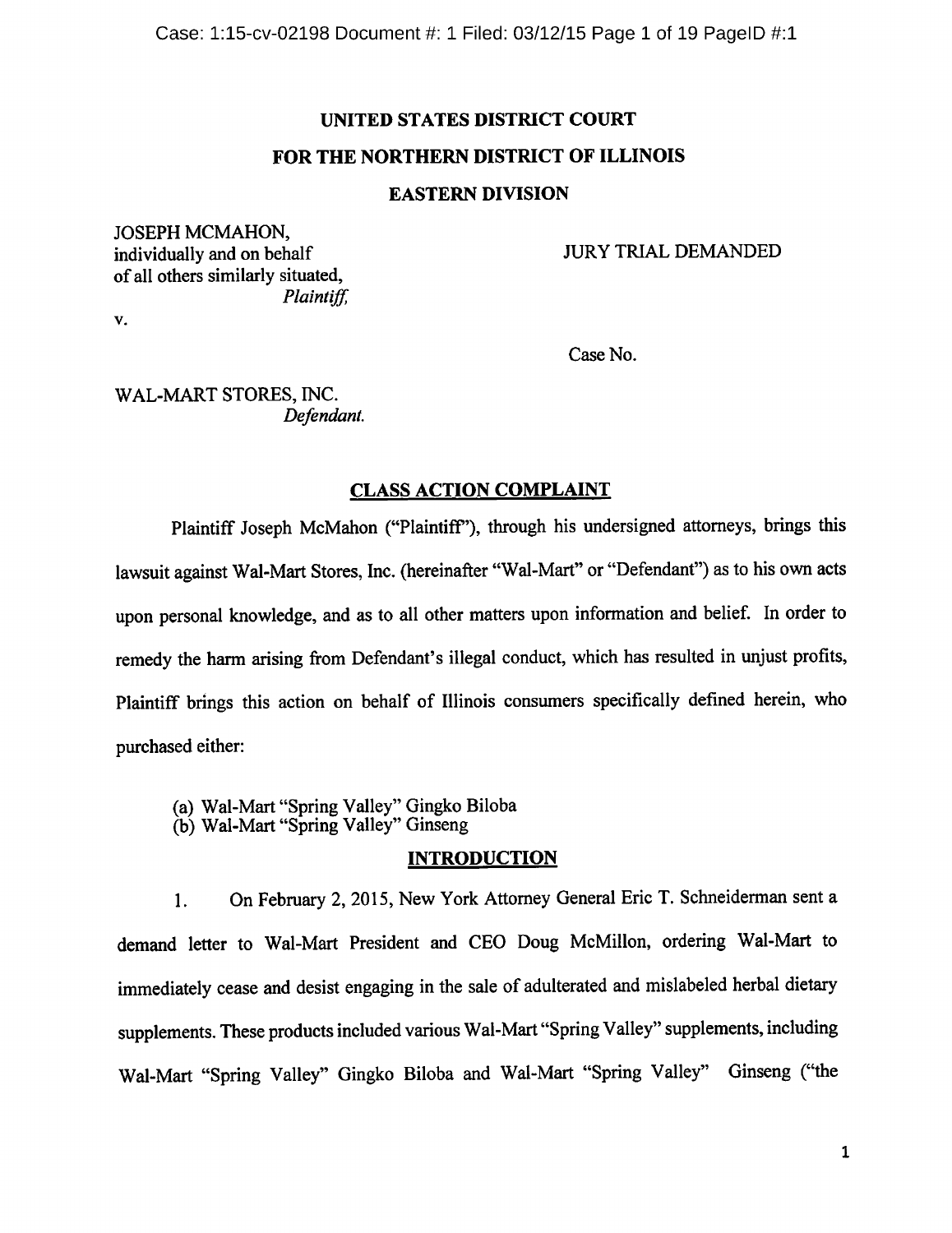#### Case: 1:15-cv-02198 Document #: 1 Filed: 03/12/15 Page 2 of 19 PageID #:2

Misbranded Wal-Mart "Spring Valley" Products") that either could not be verified to contain the labeled substance, or which were found to contain ingredients not listed on the labels.

2. Attorney General Schneiderman requested that Wal-Mart provide detailed information relating to the production, processing and testing of herbal supplements sold at their stores, as well as set forth a thorough explanation of quality control measures in place.

3. The Attorney General's letter expressly warned Defendant that, "contamination, substitution and falsely labeling herbal products constitute deceptive business practices and, more importantly, present considerable health risks for consumers." (Exhibit 1, Attorney General Letter to Wal-Mart).

4. The letter came as DNA testing, performed as part of an ongoing investigation by the Attorney General's Office, revealed that all of the products purchased by Plaintiffs in this cause were negative for the ingredient listed on the front of the package.

5. An expert in DNA barcoding technology, Dr. James A. Schulte II of Clarkson University in Potsdam, N.Y., was hired by the Attorney General's office to perform the testing.

6. DNA barcodes are short genetic markers in an organism's DNA and are used to identify it as belonging to <sup>a</sup> particular species. Barcodes provide an unbiased, reproducible method of species identification. Barcodes can be used to determine the exact plant species being tested.

7. All of the Misbranded Wal-Mart "Spring Valley" Products" tested negative for the advertised package contents according to the testing performed. In reality, they contained, among other things, garlic, rice, wheat/grass, and/or dracaena (a tropical houseplant) and *none* of the gingko biloba nor ginseng, they supposedly contained.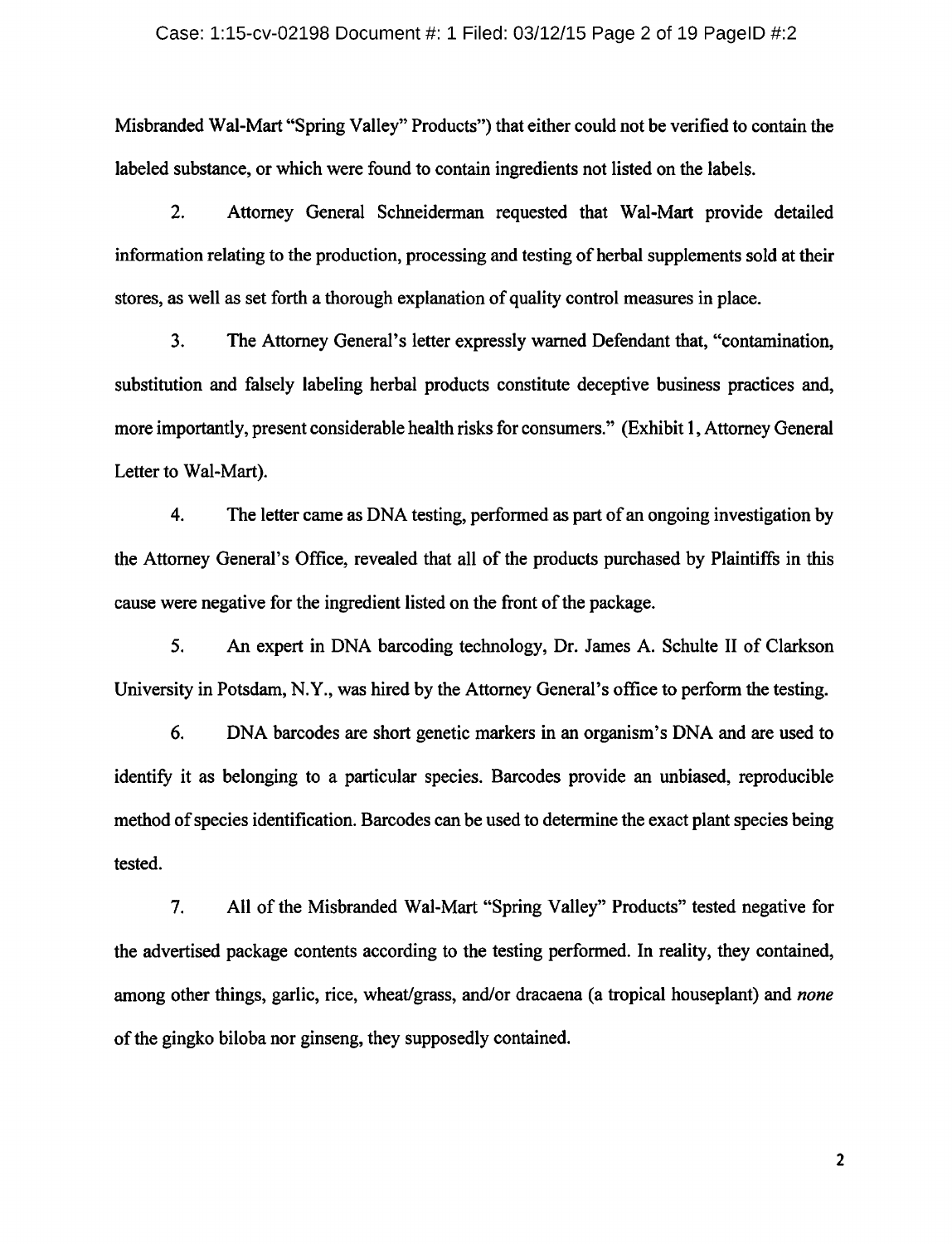8. Plaintiffs relied on Defendant's representations that the Misbranded Wal-Mart "Spring Valley" Products" were what they purported to be: supplements containing gingko biloba and ginseng. Plaintiffs did not purchase Defendant's supplement to ingest garlic, rice, wheat/grass, or a tropical houseplant, among other things, none of which were gingko biloba nor ginseng.

9. Studies conducted by the Centre for Biodiversity Genomics at the University of Guelph and others have previously alerted the dietary supplement industry to the fact that it is not providing the public with authentic products without substitution, contamination or fillers. (Exhibit 1)

10. According to Attorney General Schneiderman:

"this investigation makes one thing abundantly clear: the old adage 'buyer beware' may be especially true for consumers of herbal supplements," "The DNA test results seem to confirm long-standing questions about the herbal supplement industry. Mislabeling, contamination, and false advertising are illegal. They also pose unacceptable risks to New York families—especially those with allergies to hidden ingredients. At the end of the day, American corporations must step up to the plate and ensure that their customers are getting what they pay for, especially when it involves promises of good health."<br>11. According to Arthur P. Grollman, M.D., Professor of Pharmacological S According to Arthur P. Grollman, M.D., Professor of Pharmacological Sciences

at Stony Brook University, "this study undertaken by Attorney General Schneiderman's office is a well-controlled, scientifically-based documentation of the outrageous degree of adulteration in the herbal supplement industry."

12. Using DNA barcoding technology to examine the contents of herbal supplements,

the Attorney General focused on what appears to be Defendant's practice of substituting contaminants and fillers in the place of authentic product.

13. The testing revealed that all of the retailers were selling <sup>a</sup> large percentage of supplements for which modern DNA barcode technology could not detect the labeled botanical substance.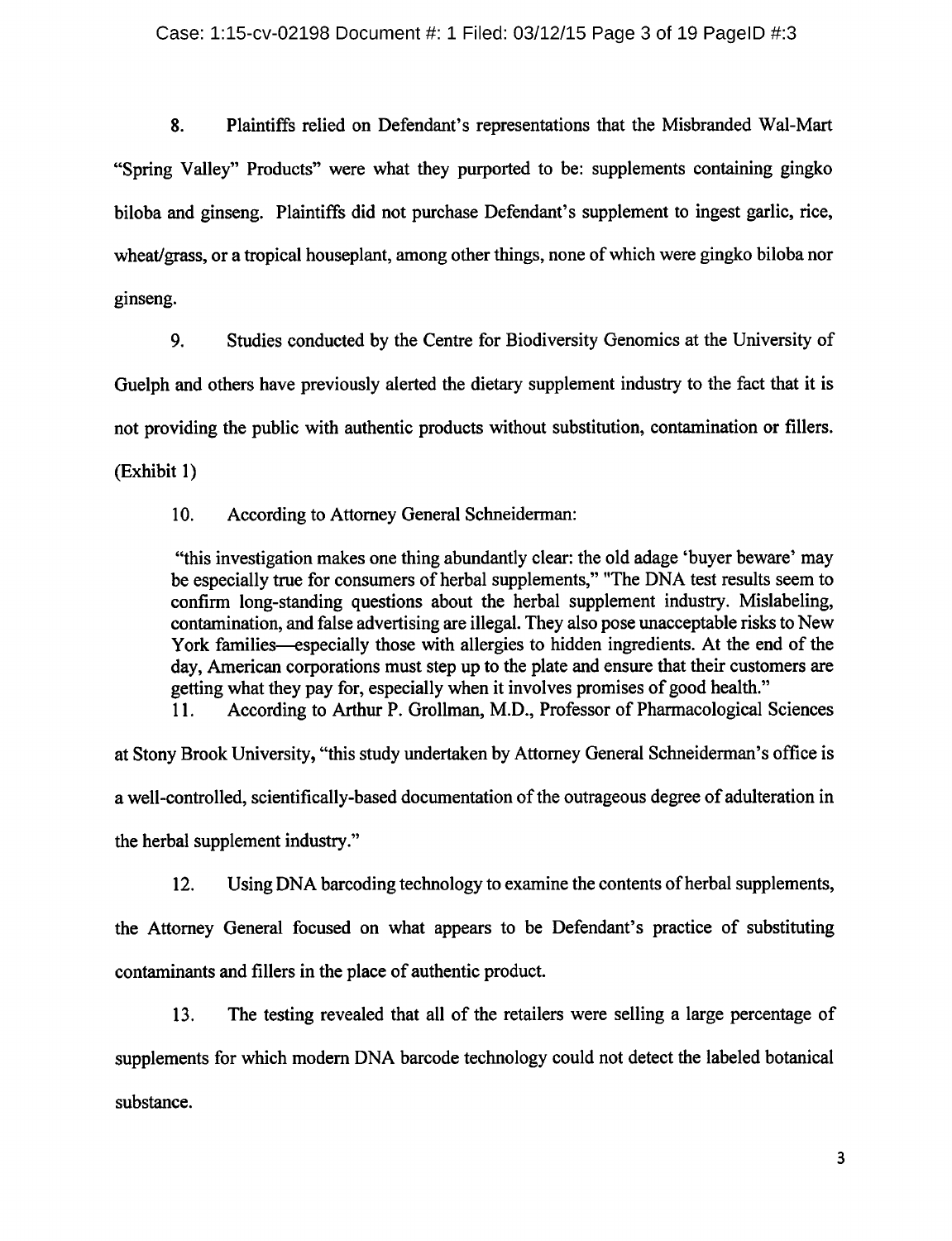14. If the producers of herbal supplements fail to identify all the ingredients on <sup>a</sup> product's label, <sup>a</sup> consumer with food allergies, or who is taking medication for an unrelated illness, is taking a potentially serious health risk every time <sup>a</sup> contaminated herbal supplement is ingested.

15. Plaintiffs did not purchase Defendant's supplements to assume these risks and would not have purchased Defendant's products if they had known they were contaminated and potentially dangerous.

16. The Misbranded Wal-Mart "Spring Valley" Products were and are worthless as <sup>a</sup> matter of law, failing to contain any of the advertised ingredients. A full return of the purchase price is warranted for the purchase of these supplements.

# PARTIES

17. Plaintiff Joseph McMahon is <sup>a</sup> resident of Chicago, Illinois who purchased Defendant's misbranded and adulterated products in Illinois during the four (4) years prior to the filing of this Complaint (the "Class Period"). Specifically, Mr. McMahon purchased the following of Defendant's misbranded and adulterated products: Wal-Mart "Spring Valley" Gingko Biloba and Wal-Mart "Spring Valley" Ginseng.

18. Defendant Wal-Mart Stores, Inc. is <sup>a</sup> Delaware corporation with its principal place of business at 702 SW 8<sup>th</sup> Street, Bentonville, Benton County, Arkansas, 72716.

19. Illinois law applies to all claims set forth in this Complaint because Plaintiffs live in Illinois and purchased Defendant's products here. Also, Defendant sells products in Illinois. The misconduct alleged herein was implemented in Illinois and has <sup>a</sup> shared nexus with Illinois. The formulation and execution of the unlawful practices alleged herein occurred in, or emanated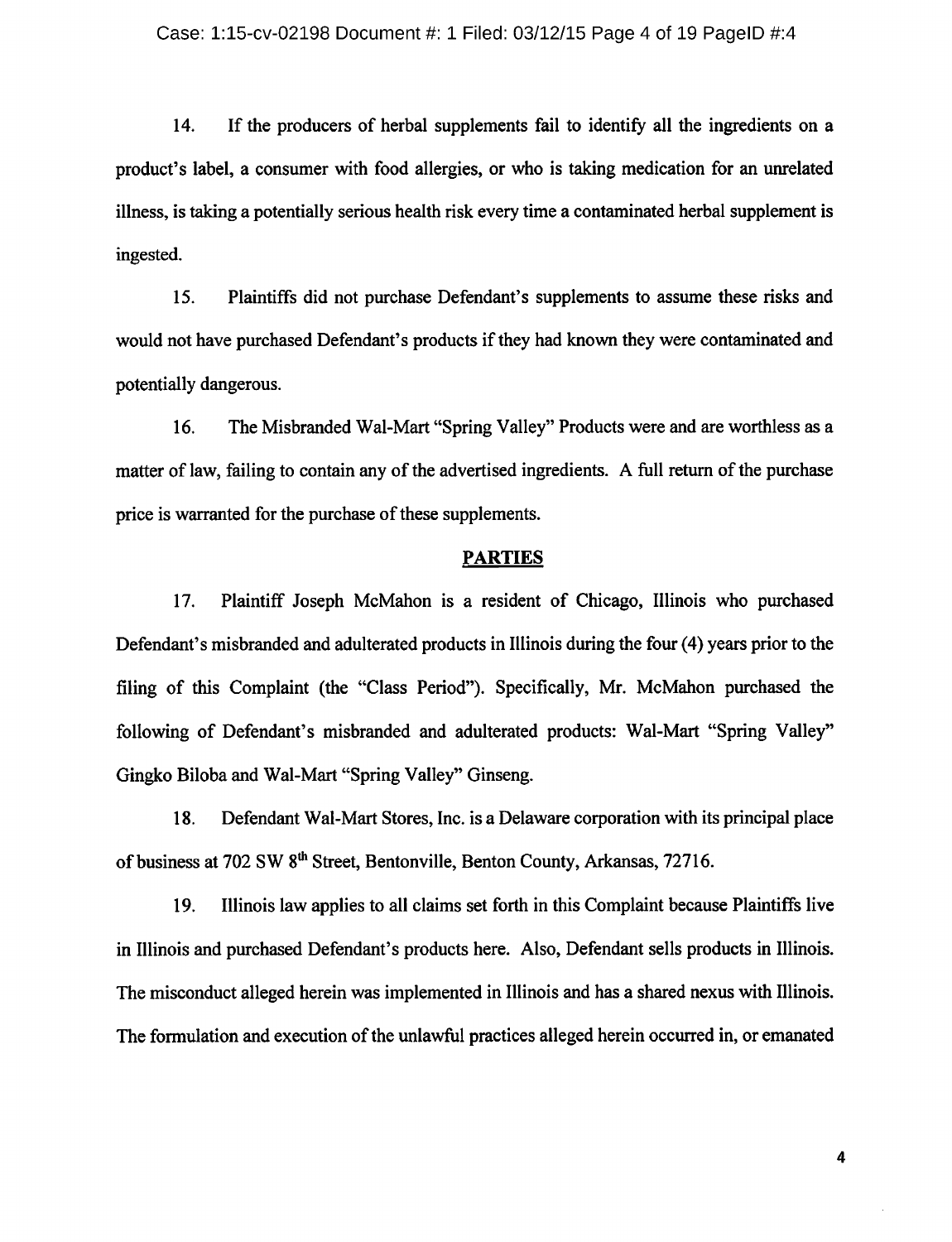from, Illinois. Accordingly, Illinois has significant contacts and/or <sup>a</sup> significant aggregation of contacts with the claims asserted by Plaintiffs and all Class members.

#### JURISDICTION AND VENUE

20. This Court has original jurisdiction over this action under 28 U.S.C.  $\S$  1332(d) because this is <sup>a</sup> class action in which: (1) there are over 100 members in the proposed class; (2) members of the proposed class have a different citizenship from Defendant; and (3) the claims of the proposed class members exceed \$5,000,000 in the aggregate.

21. The Court has jurisdiction over the federal claim alleged herein pursuant to 28 U.S.C.  $\S$  1331, because it arises under the laws of the United States.

22. The Court has jurisdiction over the Illinois claims alleged herein pursuant to <sup>28</sup> U.S.C.  $\&$  1367, because they form part of the same case or controversy under Article III of the United States Constitution.

23. Alternatively, the Court has jurisdiction over all claims alleged herein pursuant to 28 U.S.C. § 1332, because the matter in controversy exceeds the sum or value of \$75,000, and is between citizens of different states.

24. The Court has personal jurisdiction over Defendant because <sup>a</sup> substantial portion of the wrongdoing alleged in this Complaint occurred in Illinois, Defendant is authorized to do business in Illinois, has sufficient minimum contacts with Illinois, and otherwise intentionally avails itself of the markets in Illinois through the promotion, marketing and sale of merchandise, sufficient to render the exercise of jurisdiction by this Court permissible under traditional notions of fair play and substantial justice.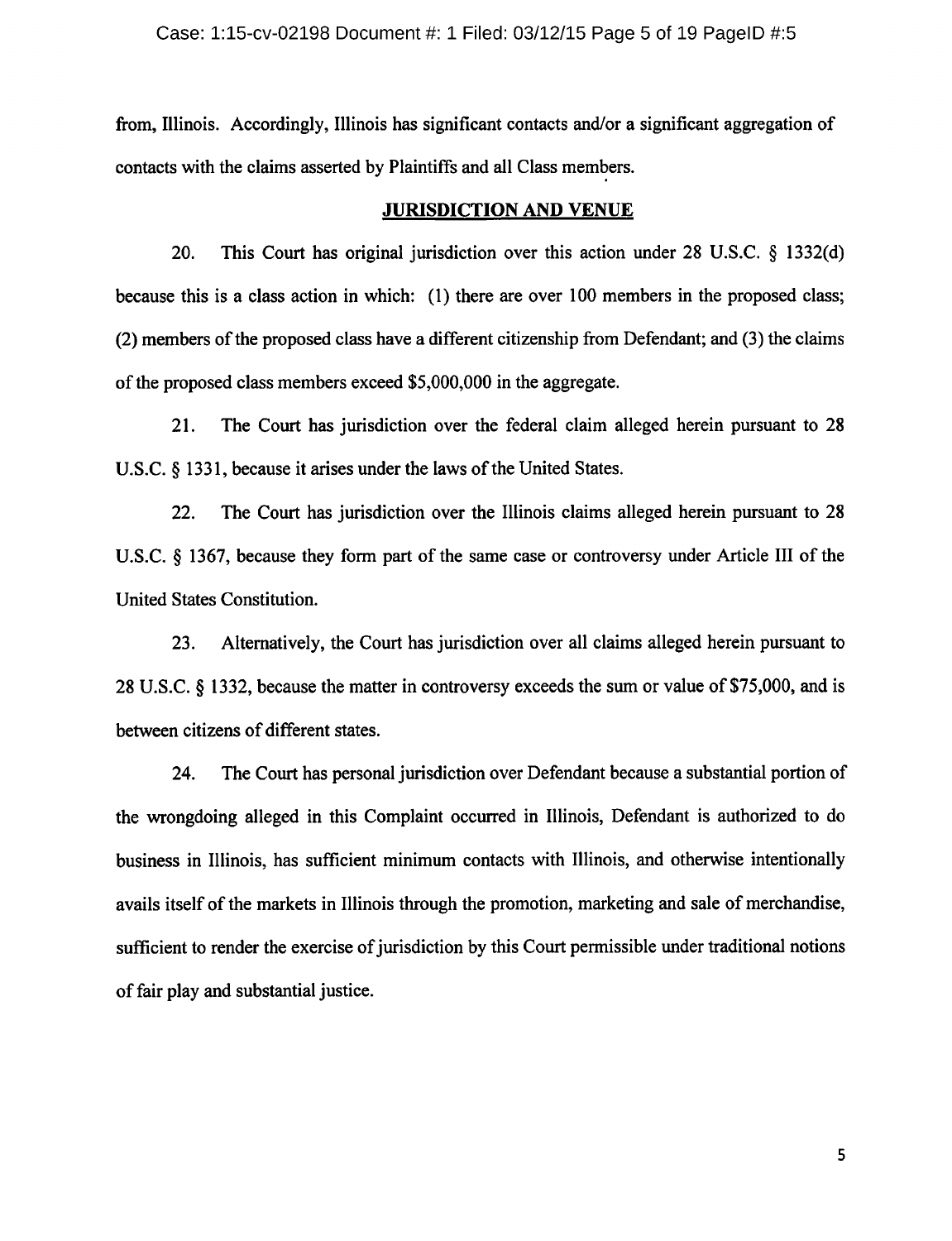25. Because <sup>a</sup> substantial part of the events or omissions giving rise to these claims occurred in this District and because the Court has personal jurisdiction over Defendant, venue is proper in this Court pursuant to  $28$  U.S.C.  $\S$  1391(a) and (b).

## FACTUAL ALLEGATIONS

26. PlaintiffJoseph McMahon purchased Wal-Mart "Spring Valley" Gingko Biloba and Wal-Mart "Spring Valley" Ginseng.

27. In so doing, Plaintiff reasonably relied on the labels of the Misbranded Wal-Mart "Spring Valley" Products. That is, when Plaintiff purchased, for example, Wal-Mart "Spring Valley" Gingko Biloba, he believed he was purchasing <sup>a</sup> product containing nothing but gingko biloba extract and the non-active ingredients needed to transform the extract to <sup>a</sup> digestable tablet.

28. In reality, however, recent testing has revealed that Defendant's herbal supplements are not what they purport to be.

29. Specifically, Wal-Mart "Spring Valley" Gingko Biloba contains no gingko biloba, but instead contains oryza (rice) and dracaena (a tropical house plant), among other substances; and Wal-Mart "Spring Valley" Ginseng contains no ginseng, but instead contains dracaena and oryza, among other substances.

30. In other words, while Defendant purports to sell its customers herbal supplements, the supplements are <sup>a</sup> sham, containing none of the active ingredient promised in the product's name and on the label.

31. The adulterated and misbranded Wal-Mart "Spring Valley" Products are worthless.

32. A reasonable purchaser would believe that Defendant's products did in fact contain the ingredients listed on the labels.

33. A reasonable purchaser would believe that Defendant's Wal-Mart "Spring Valley"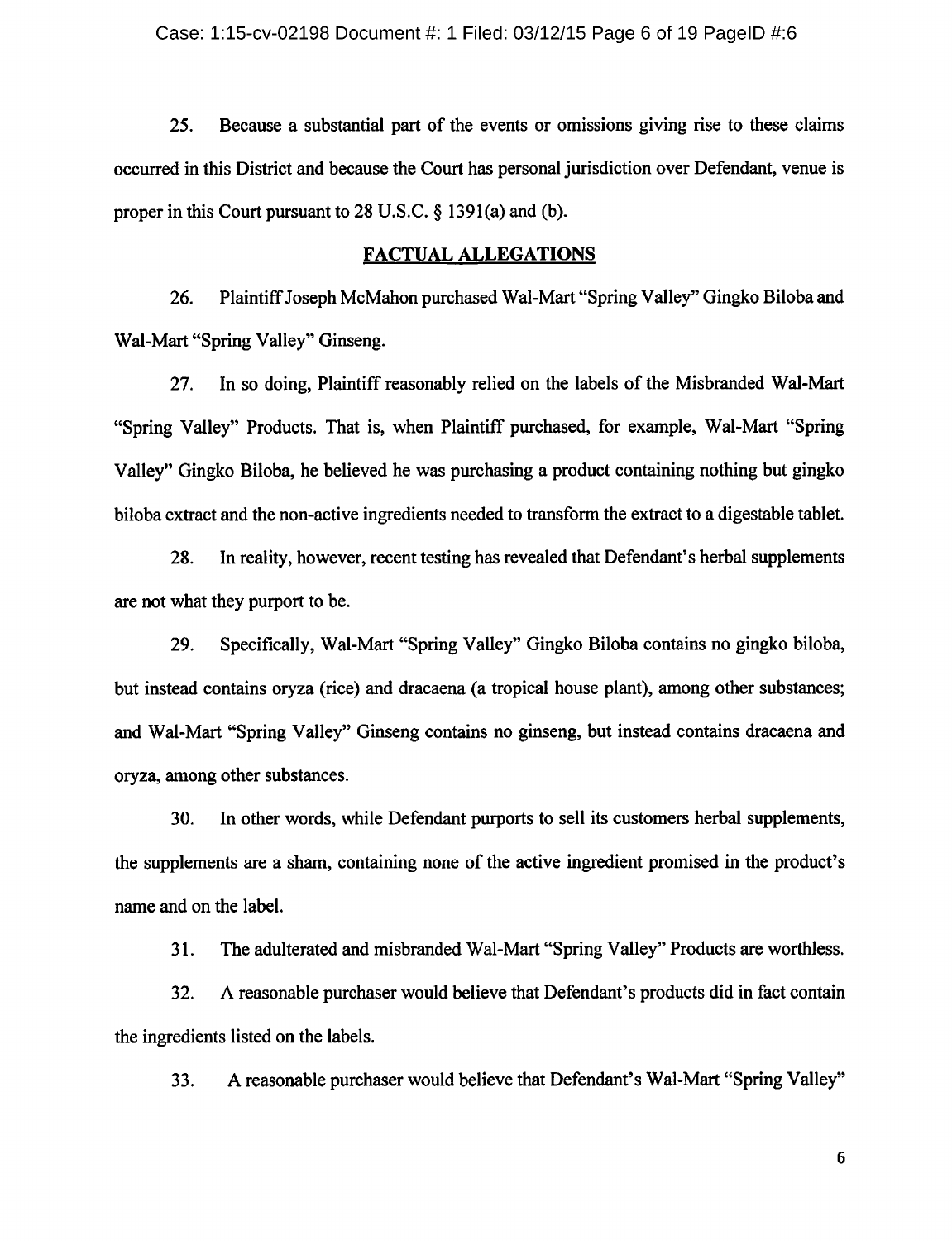Gingko Biloba actually contained gingko biloba.

34. A reasonable purchaser would believe that Defendant's Wal-Mart "Spring Valley" Ginseng actually contained ginseng.

35. Plaintiffreasonably relied on Defendant's package labeling ofits Misbranded Wal-Mart "Spring Valley" Products.

36. At point ofsale, Plaintiffdid not know, and had no reason to know, that Defendant's Misbranded Wal-Mart "Spring Valley" Products were misbranded and adulterated as set forth herein. Plaintiff would not have bought the Misbranded Wal-Mart "Spring Valley" Products had he known the truth that the products contained none of the ingredients listed on the front of package label.

37. As a result of Defendant's misrepresentations of content, Plaintiff and thousands of others in Illinois purchased the products at issue.

38. Defendant's labeling as alleged herein is false and misleading and designed to increase sales of the products at issue.

# CLASS ACTION ALLEGATIONS

39. Plaintiff bring this action as <sup>a</sup> class action pursuant to Federal Rule of Civil Procedure  $23(b)(2)$  and  $23(b)(3)$  on behalf of the following classes:

> Illinois Class: All persons in the state of Illinois who, within the last four years, purchased any of the following Wal-Mart "Spring Valley" products:

- (a) Wal-Mart "Spring Valley" Gingko Biloba
	- Wal-Mart "Spring Valley" Ginseng

40. The following persons are expressly excluded from the Class: (1) Defendant and

its subsidiaries and affiliates; (2) all persons who make <sup>a</sup> timely election to be excluded from the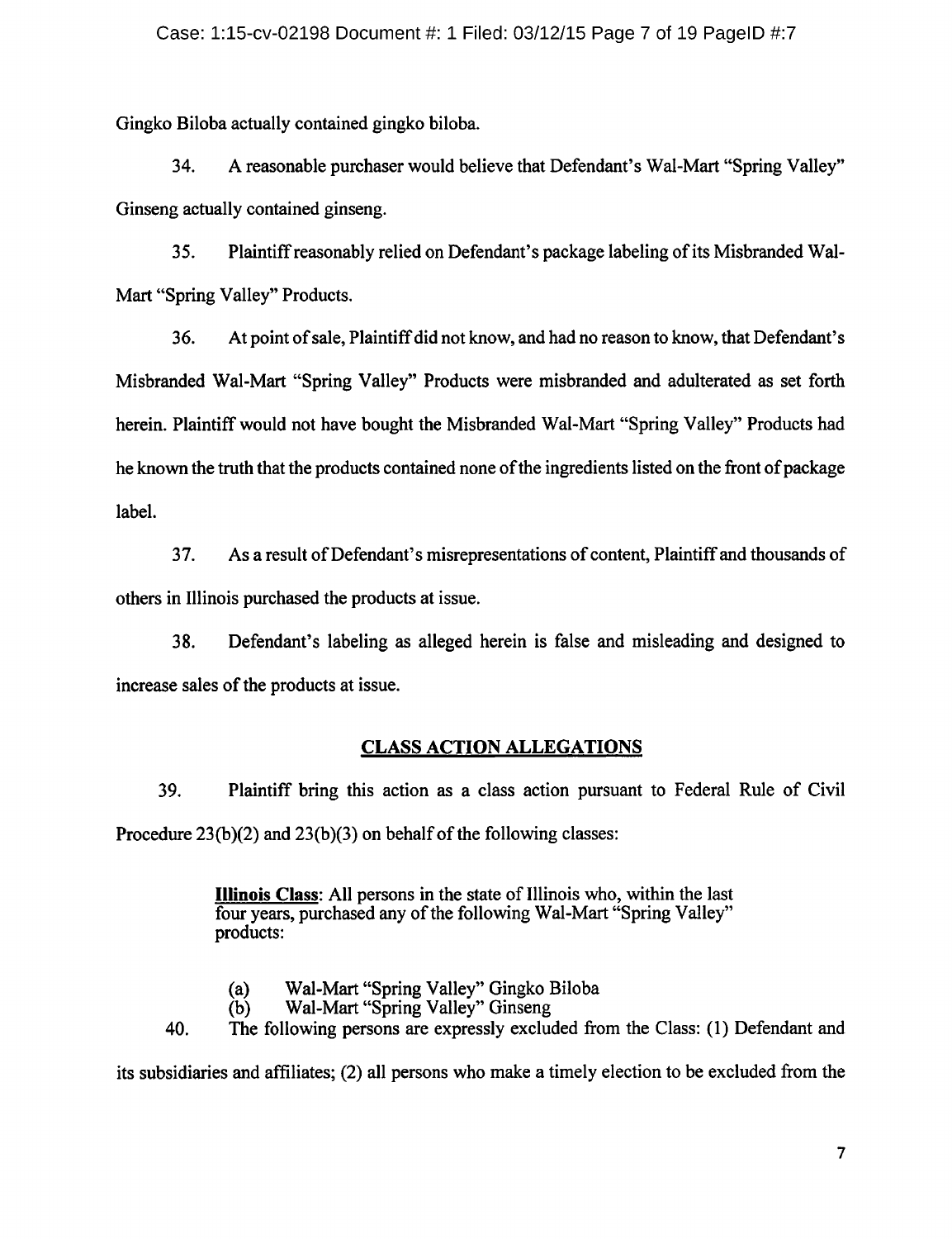#### Case: 1:15-cv-02198 Document #: 1 Filed: 03/12/15 Page 8 of 19 PageID #:8

proposed Class; (3) governmental entities; and (4) the Court to which this case is assigned and its staff.

41. This action can be maintained as a class action because there is a well-defined community of interest in the litigation and the proposed Class is easily ascertainable.

42. Numerosity: Based upon Defendant's publicly available sales data with respect to the misbranded products at issue, it is estimated that the Class numbers in the thousands and that joinder ofall Class members is impracticable.

43. Common Questions Predominate: This action involves common questions of law and fact applicable to each Class member that predominate over questions that affect only individual Class members. Thus, proof of <sup>a</sup> common set of facts will establish the right of each Class member to recover. Questions of law and fact common to each Class member include, for example:

a. Whether Defendant engaged in unlawful, unfair or deceptive business practices by failing to properly package and label its Misbranded Wal-Mart "Spring Valley" Products sold to consumers;

b. Whether the Misbranded Wal-Mart "Spring Valley" Products are worthless;

c. Whether Plaintiff and the Class are entitled to equitable and/or injunctive relief;

d. Whether Defendant's unlawful, unfair and/or deceptive practices harmed Plaintiff and the Class; and

e. Whether Defendant was unjustly enriched by its deceptive practices.

44. Typicality: Plaintiff's claims are typical of the claims of the Class because Plaintiff bought Defendant's Misbranded Wal-Mart "Spring Valley" Products during the Class Period. Defendant's unlawful, unfair, and/or fraudulent actions concern the same business practices described herein irrespective of where they occurred or were experienced. Plaintiff and the Class sustained similar injuries arising out of Defendant's conduct in violation of Illinois law. The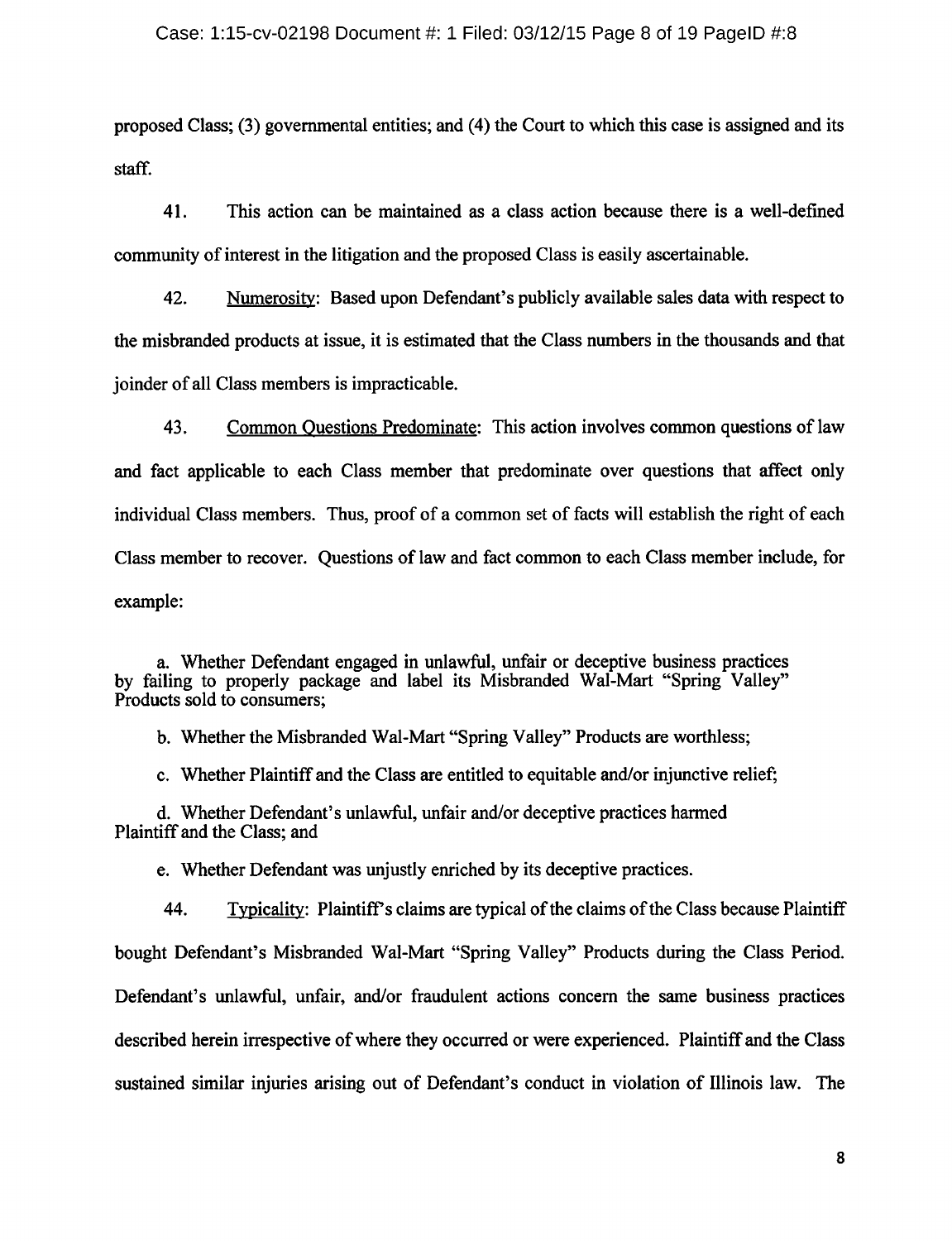#### Case: 1:15-cv-02198 Document #: 1 Filed: 03/12/15 Page 9 of 19 PageID #:9

injuries of each member of the Class were caused directly by Defendant's wrongful conduct. In addition, the factual underpinning of Defendant's misconduct is common to all Class members and represents <sup>a</sup> common thread of misconduct resulting in injury to all members of the Class. Plaintiff's claims arise from the same practices and course of conduct that give rise to the claims ofthe Class members and are based on the same legal theories.

45. Adequacy: Plaintiff will fairly and adequately protect the interests of the Class. Neither Plaintiff nor Plaintiff <sup>s</sup> counsel have any interests that conflict with or are antagonistic to the interests of the Class members. Plaintiff has retained highly competent and experienced class action attorneys to represent their interests and those of the members of the Class. Plaintiff and Plaintiff's counsel have the necessary financial resources to adequately and vigorously litigate this class action, and Plaintiff and counsel are aware of their fiduciary responsibilities to the Class members and will diligently discharge those duties by vigorously seeking the maximum possible recovery for the Class.

46. Superiority: There is no plain, speedy, or adequate remedy other than by maintenance of this class action. The prosecution of individual remedies by members of the Class will tend to establish inconsistent standards of conduct for Defendant and result in the impairment of Class members' rights and the disposition of their interests through actions to which they were not parties. Class action treatment will permit <sup>a</sup> large number of similarly situated persons to prosecute their common claims in <sup>a</sup> single forum simultaneously, efficiently, and without the unnecessary duplication of effort and expense that numerous individual actions would engender. Further, as the damages suffered by individual members of the Class may be relatively small, the expense and burden of individual litigation would make it difficult or impossible for individual members of the Class to redress the wrongs done to them, while an important public interest will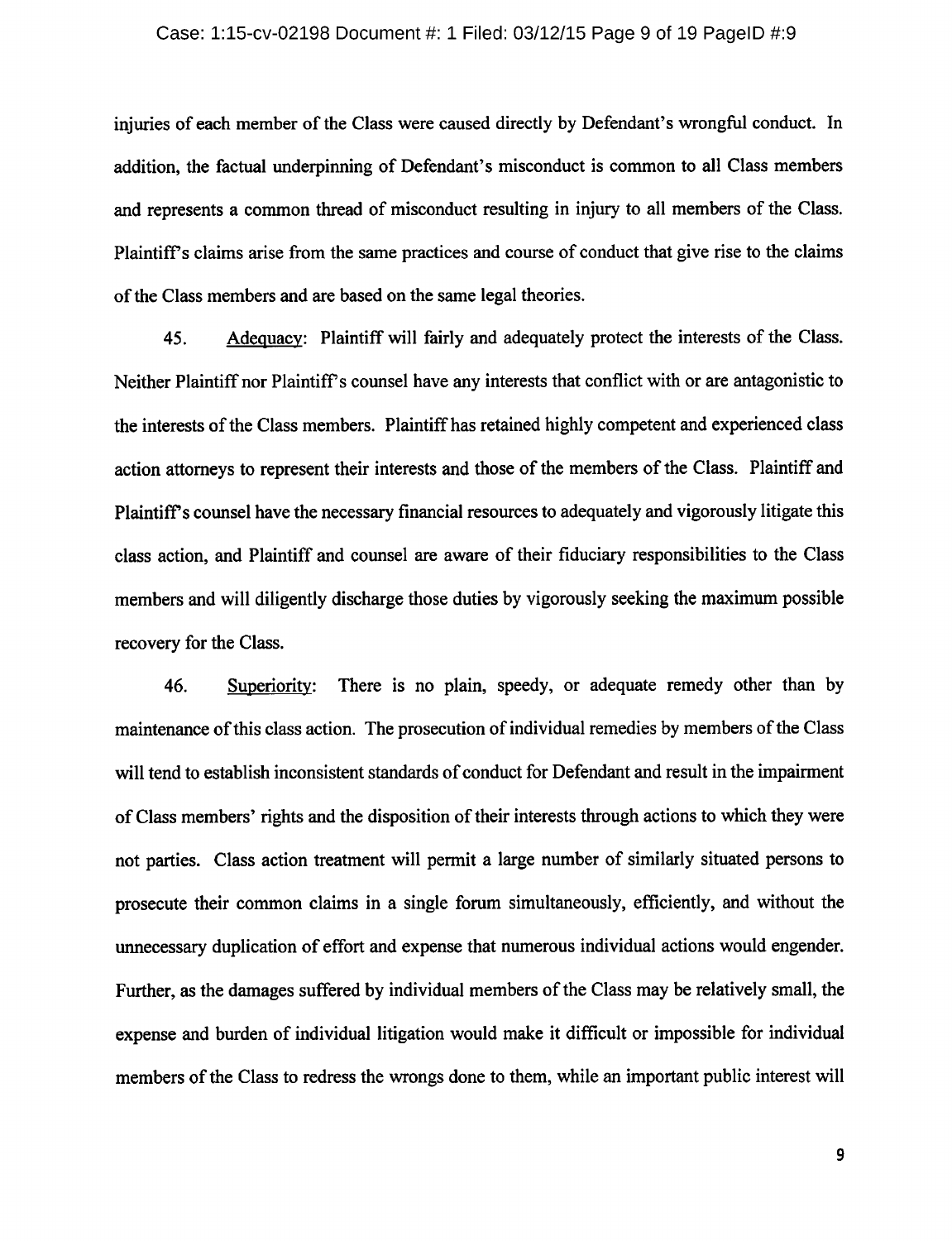#### Case: 1:15-cv-02198 Document #: 1 Filed: 03/12/15 Page 10 of 19 PageID #:10

be served by addressing the matter as a class action. Class treatment of common questions of law and fact would also be superior to multiple individual actions or piecemeal litigation in that class treatment will conserve the resources of the Court and the litigants, and will promote consistency and efficiency of adjudication.

47. The prerequisites to maintaining <sup>a</sup> class action for injunctive or equitable relief pursuant to FED. R. Civ. P. 23(b)(2) are met as Defendant has acted or refused to act on grounds generally applicable to the Class, thereby making appropriate final injunctive or equitable relief with respect to the Class as <sup>a</sup> whole.

48. The prerequisites to maintaining <sup>a</sup> class action pursuant to FED. R. Civ. P. 23(b)(3) are met as questions of law or fact common to class members predominate over any questions affecting only individual members, and a class action is superior to other available methods for fairly and efficiently adjudicating the controversy.

49. Plaintiff and Plaintiffis counsel are unaware of any difficulties that are likely to be encountered in the management of this action that would preclude its maintenance as a class action.

50. For each of the five causes of actions herein alleged *infra*, Plaintiff hereby realleges and incorporates the foregoing paragraphs.

# CAUSES OF ACTION

# COUNT I

# VIOLATION OF ILLINOIS CONSUMER FRAUD AND UNFAIR AND DECEPTIVE BUSINESS PRACTICES ACT 815 ILCS 505/1 et. seq.

51. Plaintiffs realleges and incorporates by reference the allegations contained in paragraphs 1 through 50 above as if fully set forth herein.

52. Defendant's conduct constitutes unlawful business acts and practices.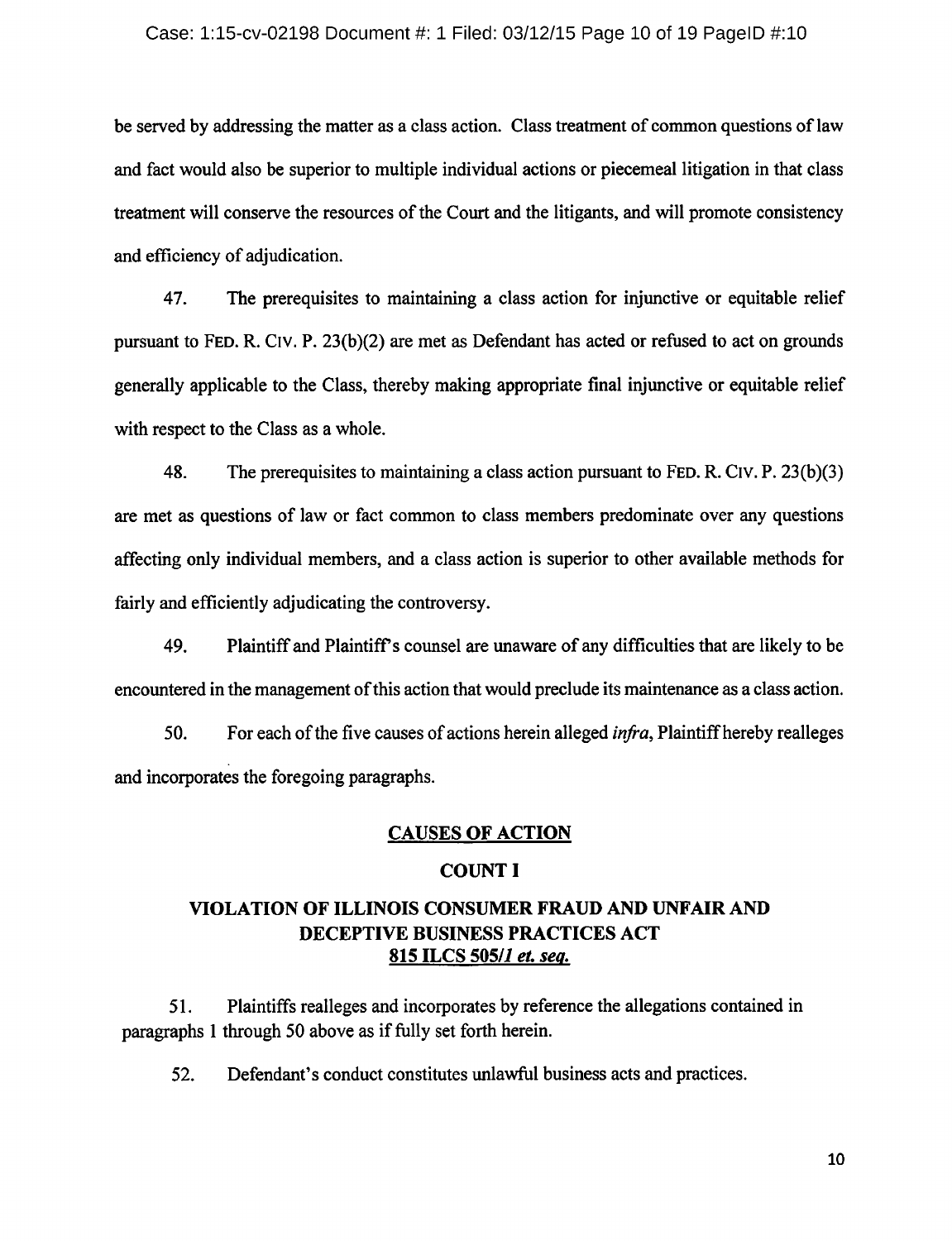#### Case: 1:15-cv-02198 Document  $\#$ : 1 Filed: 03/12/15 Page 11 of 19 PageID  $\#$ :11

53. Defendant sold Misbranded Wal-Mart "Spring Valley" Products in Illinois and throughout the United States during the Class Period.

54. Illinois Consumer Protection Statute 815 ILCS 505/2 prohibits any "unlawful, "fraudulent" or "unfair" business act or practice and any false or misleading advertising. For the reasons discussed above. Defendant has engaged in unfair, false, deceptive, untrue and misleading advertising in violation of Illinois Consumer Protection Statute 505/1 et. seq.

55. The Illinois Deceptive and Unfair Trade Practices Act also prohibits any "unfair methods of competition, unconscionable acts or practices, and unfair or deceptive acts or practices in conduct of any trade or commerce." Defendant has violated 505/2's prohibition against engaging in unlawful acts and practices by, inter alia, making the false and deceptive representations, and also through their omissions of material facts, as set forth more fully herein and the common law.

56. Plaintiff and the Class reserve the right to allege other violations of law which constitute other unlawful business acts or practices. Such conduct is ongoing to this date.

57. Defendant's acts, omissions, misrepresentations, practices and non-disclosures as alleged herein also constitute "unfair" business acts and practices within the meaning of The Illinois Deceptive and Unfair Trade Practices Act <sup>815</sup> ILCS 505/1 et seq. in that their conduct is substantially injurious to consumers, offends public policy, and is immoral, unethical, oppressive and unscrupulous as the gravity of the conduct outweighs any alleged benefits attributed to such conduct.

58. As stated in this Complaint, Plaintiff alleges violations of consumer protection, unfair competition, and truth-in-advertising laws in Illinois resulting in harm to consumers.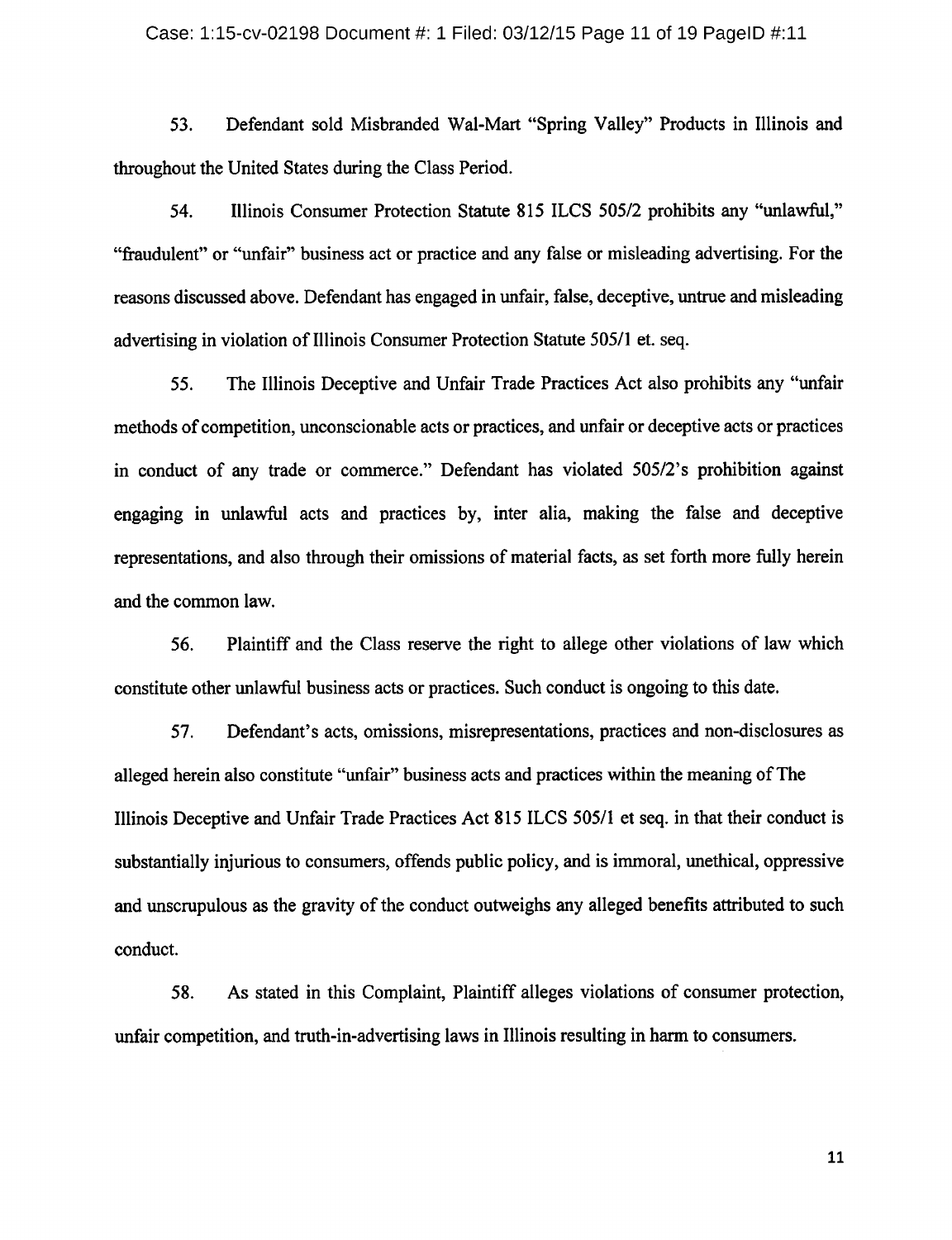#### Case: 1:15-cv-02198 Document #: 1 Filed: 03/12/15 Page 12 of 19 PageID #:12

Defendant's conduct constitutes violations of the public policies against engaging in false and misleading advertising, unfair competition and deceptive conduct towards consumers as proscribed by Illinois Deceptive and Unfair Trade Practices Act 815 ILCS 505/2.

59. There were reasonably available alternatives to further Defendant's legitimate business interests, other than the conduct described herein.

60. Defendant's claims, nondisclosures and misleading statements, as more fully set forth above and collectively as <sup>a</sup> scheme, were false, misleading and likely to deceive the consuming public within the meaning of Illinois Deceptive and Unfair Trade Practices Act.

61. Defendant's deceptive conduct constitutes <sup>a</sup> prohibited practice, which directly and proximately caused and continues to cause substantial injury to Plaintiff and the other Class members.

62. Plaintiff and Class members have suffered injury in fact, actual damages, and have lost money as a result of Defendant's unlawful, unfair and fraudulent conduct. Plaintiff's and the Class's damages are a full return of the purchase price paid for the Misbranded Wal-Mart "Spring Valley" Products. Defendant's' deceptively labeled, and falsely advertised, and misbranded product have no market value and are economically worthless.

63. Unless restrained and enjoined, Defendant will continue to engage in the above described conduct. Accordingly, injunctive relief is appropriate.

64. Plaintiff, on behalf of himself, and all others similarly situated, and the general public, seeks restitution and disgorgement of all money obtained from Plaintiff and the members ofthe Class collected as <sup>a</sup> result of unfair competitions, an injunction prohibiting Defendant from continuing such practices, corrective advertising, including providing notification of the product's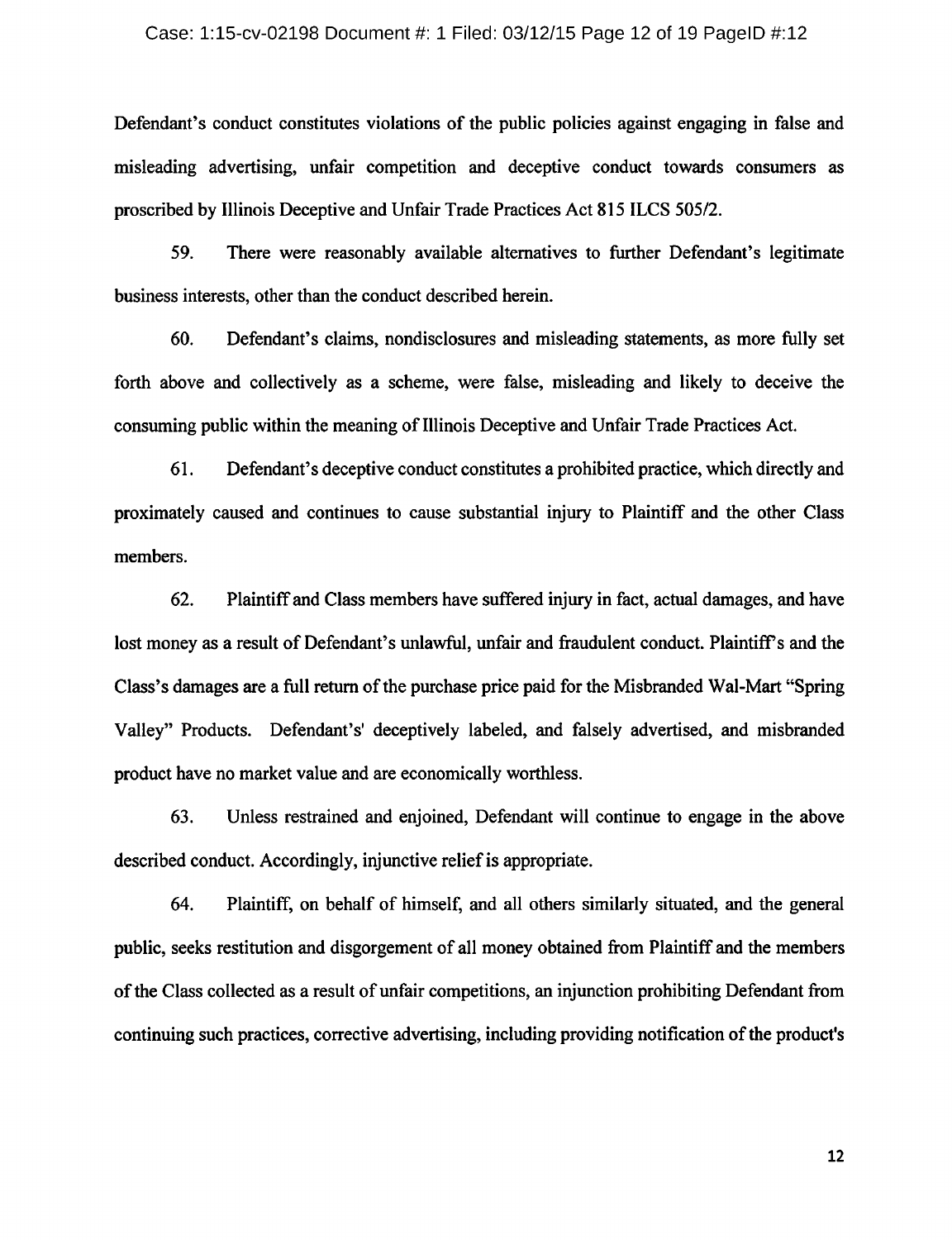health risks, and all other relief this Court deems appropriate, consistent with Illinois Deceptive and Unfair Trade Practices Act.

# COUNT II

# VIOLATION OF ILLINOIS FOOD, DRUG AND COSMETIC ACT 410 ILCS 620/1 et sea.

65. Plaintiff realleges and incorporates by reference the allegations contained in paragraphs 1 through 50 above as if fully set forth herein.

66. Defendant knowingly and intentionally engaged in false advertising concerning the true nature of what Defendant's Misbranded Wal-Mart "Spring Valley" Products actually were. Defendant's conduct was consumer-oriented and this conduct had a broad impact on consumers at large.

67. Defendant's actions were unlawful and under the circumstances, Defendant had actual knowledge of the falsity, or at the very least ought to have known of the falsity thereof.

68. Pursuant to the IFDCA, 410 ILCS 620/3.1, it is unlawful for any person to manufacture, sell, deliver, hold, or offer for sale any food product that is misbranded. Pursuant to 620/3.5, it is unlawful to disseminate false or misleading advertisements that include statements on products and product packaging or labeling or any other medium used to directly or indirectly induce the purchase of <sup>a</sup> food product. Pursuant to 620/2.12, advertisement "means all representations disseminated in any manner or by any means other than by labeling, to induce or which are likely to induce, directly or indirectly, the purchase of food, drugs, devices or cosmetics."

69. Defendant intentionally, falsely advertised that Misbranded Wal-Mart "Spring Valley" Products contained the ingredients listed on the label: gingko biloba and ginseng, in Illinois and throughout the United States.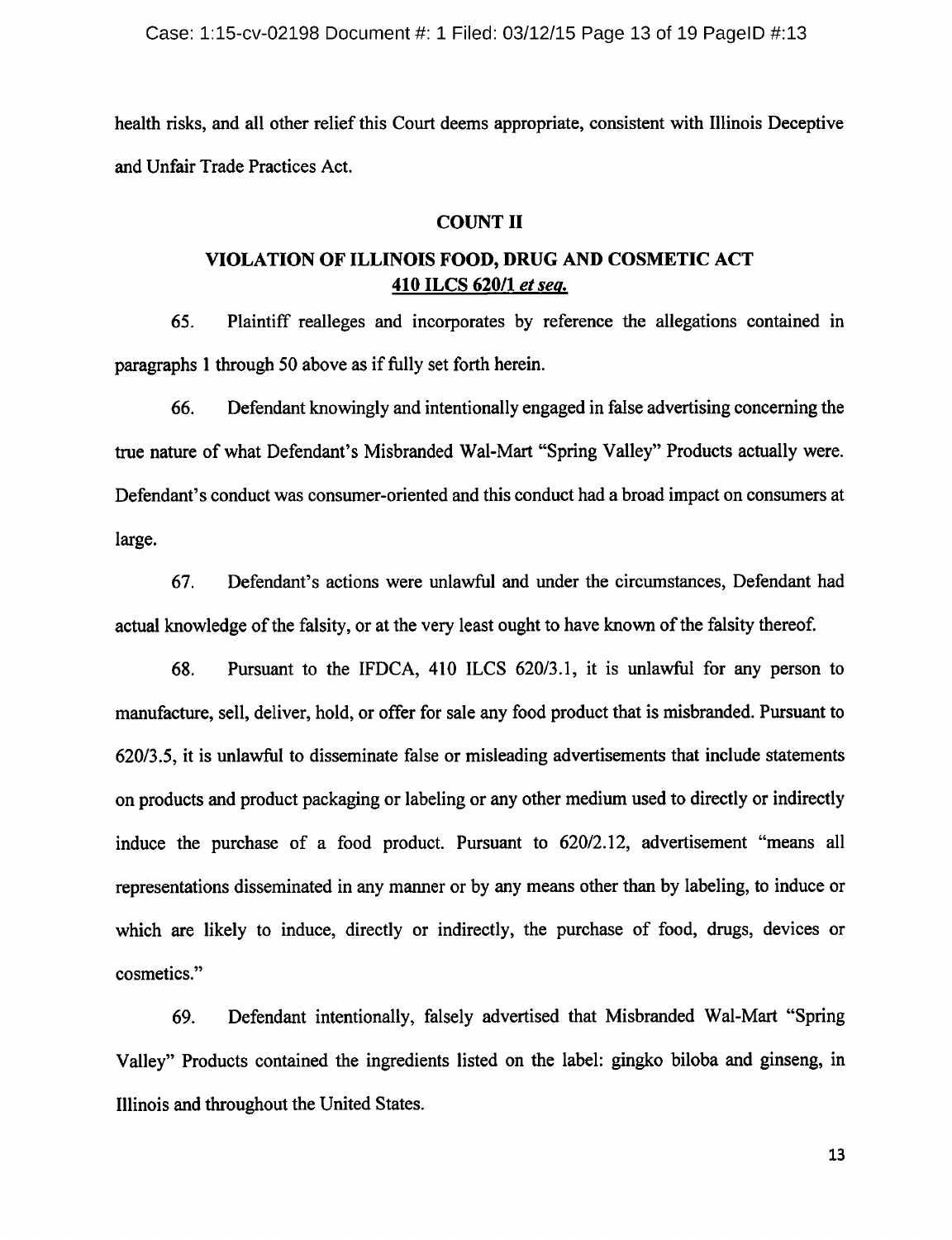#### Case: 1:15-cv-02198 Document #: 1 Filed: 03/12/15 Page 14 of 19 PageID #:14

70. As fully alleged above, by intentionally and knowingly advertising, marketing, distributing and selling Misbranded Wal-Mart "Spring Valley" Products to Plaintiff and other members of the Class who purchased this product, Defendant engaged in, and continues to engage in, false advertising in violation of <sup>410</sup> ILCS 620.

71. Defendant's misleading marketing, advertising, packaging and labeling of Misbranded Wal-Mart "Spring Valley" Products were likely to deceive reasonable consumers.

72. Plaintiff and other members of the Class who purchased Misbranded Wal-Mart "Spring Valley" Products in Illinois were deceived.

73. Absent such injunctive relief, Defendant will continue to falsely and illegally advertise Misbranded Wal-Mart "Spring Valley" Products to the detriment of consumers in the state of Illinois.

74. As a direct and proximate cause of Defendant's violation Illinois Statute 410 ILCS 620/1 et seq., Plaintiffs and the members of the Class who purchased Misbranded Wal-Mart "Spring Valley" Products in Illinois were injured when they paid money for this illegal and worthless product. As a result of Defendant's unlawful and deceptive business practices, Plaintiff and the members of the Class who purchased Misbranded Wal-Mart "Spring Valley" Products in Illinois are entitled to an order enjoining such future conduct and such other orders and judgments which may be necessary to disgorge Defendant's ill-gotten gains and to restore to Plaintiff and the members of the Class who purchased Misbranded Wal-Mart "Spring Valley" Products in Illinois any money paid for Misbranded Wal-Mart "Spring Valley" Products.

75. Plaintiff and the members of the Class are also entitled to attorneys' fees.

## COUNT III

#### BREACH OF EXPESS WARRANTY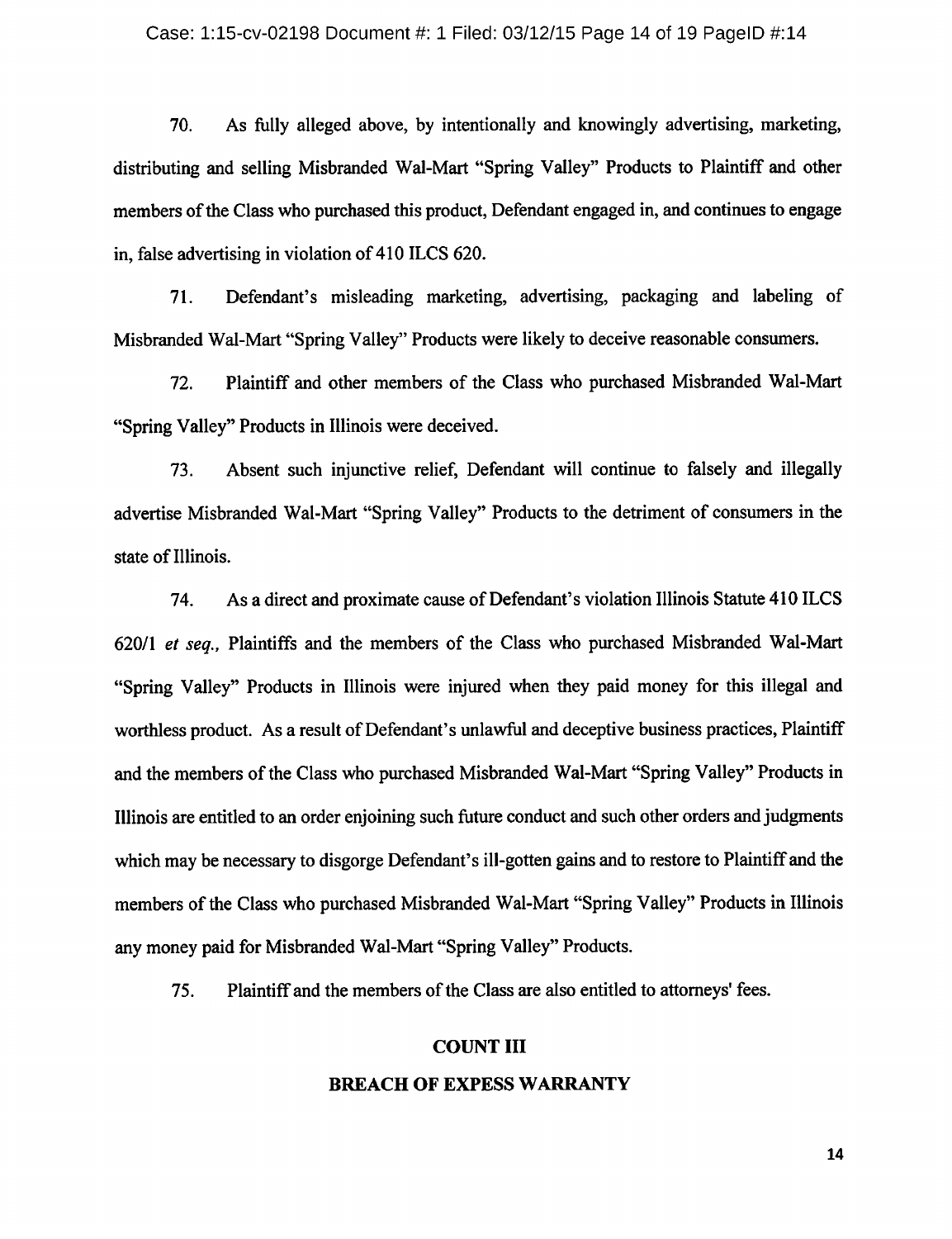#### Case: 1:15-cv-02198 Document #: 1 Filed: 03/12/15 Page 15 of 19 PageID #:15

76. Plaintiff realleges and incorporates by reference the allegations contained in paragraphs 1 through 50 above as if fully set forth herein.

77. Plaintiff, and each member of the Class, formed <sup>a</sup> contract with Defendant at the time Plaintiff and the other members of the Class purchased Defendant's Misbranded Wal-Mart "Spring Valley" Products. The terms of that contract include the express and implied promises and affirmations of fact made by Defendant on Misbranded Wal-Mart "Spring Valley" Products' packaging and labeling, and through their marketing campaign, as described above. Defendant's Misbranded Wal-Mart "Spring Valley" Products' packaging and advertising constitutes express and implied warranties, became part of the basis of the bargain, and is part of <sup>a</sup> standardized contract between Plaintiff and the members of the Class on the one end, and Defendant on the other.

78. At all times, and as detailed above, Defendant expressly warranted that Defendant's Misbranded Wal-Mart "Spring Valley" Products were safe, effective and fit for use by consumers and users, including Plaintiff and the Class, for their intended use, that they were of merchantable quality, and that the product actually contains what it purports to contain: ginseng and gingko biloba.

79. Defendant breached the terms of the contract, including the warranties with Plaintiff and the Class by selling Misbranded Wal-Mart "Spring Valley" Products, with the false representation that the Misbranded Wal-Mart "Spring Valley" Products contained ginseng and gingko biloba.

80. Members of the public, including Plaintiff, reasonably relied upon the skill and judgment of Defendant, and upon said express warranties in purchasing Misbranded Wal-Mart "Spring Valley" Products.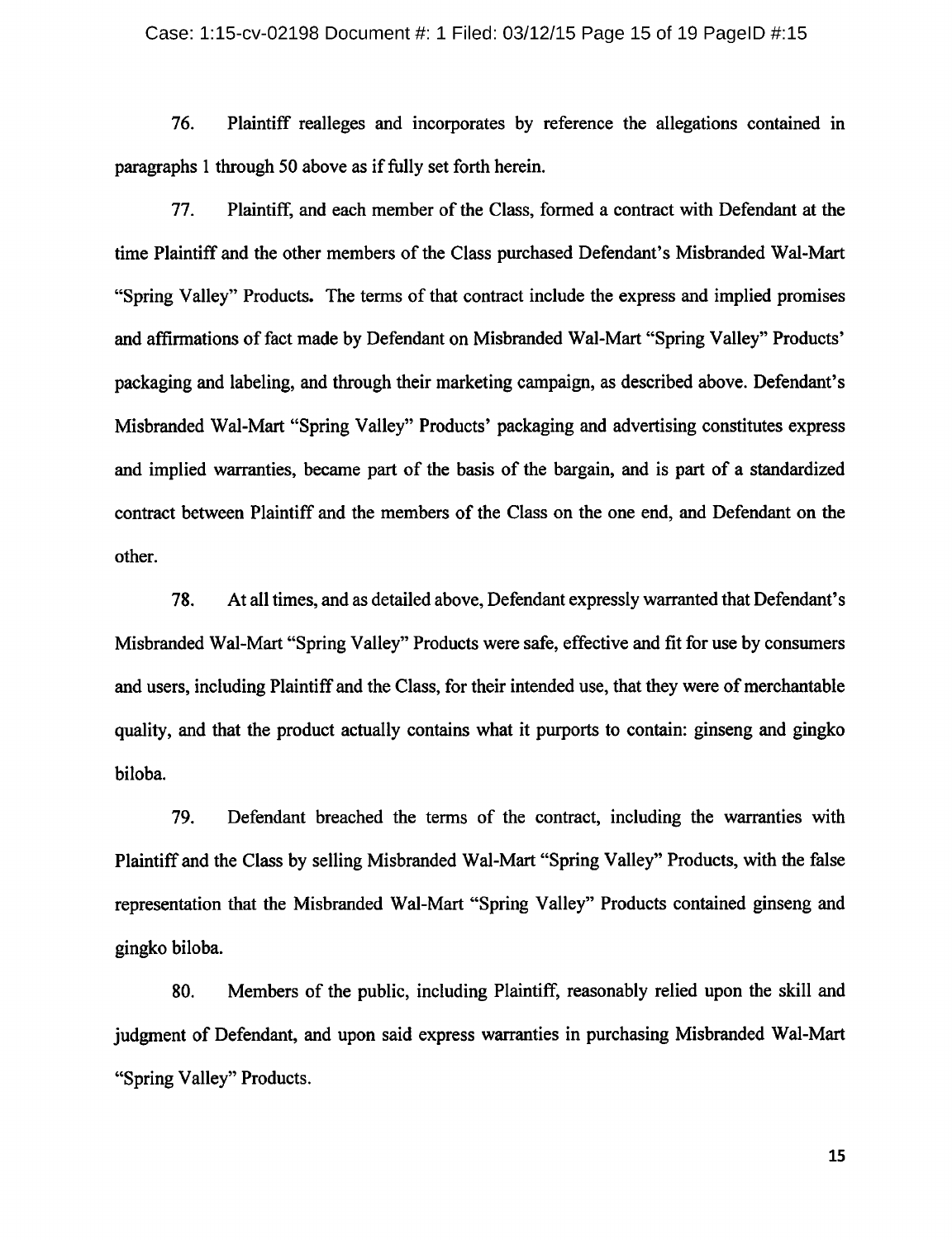81. Plaintiff and the Class purchased Defendant's Misbranded Wal-Mart "Spring Valley" Products without knowledge that these products are falsely represented as containing ginseng and gingko biloba.

82. As a direct and proximate result of Defendant's breach of its contract, including the breach of express warranties with respect to Defendant's Misbranded Wal-Mart "Spring Valley" Products, Plaintiff suffered injuries as set forth above, entitling Plaintiffto judgment and equitable relief against Defendant, as well as restitution, including all monies paid for Defendant's Misbranded Wal-Mart "Spring Valley" Products and disgorgement ofall profits Defendant gained from sales of Defendant's Misbranded Wal-Mart "Spring Valley" Products, attorneys' fees, punitive damages, and costs, as set forth in the Prayer for Relief.

83. All conditions precedent to Defendant's liability under this contract, including notice, has been performed by Plaintiff and the Class.

## COUNT IV

#### BREACH OF IMPLIED WARRANTY PURSUANT TO UNIFORM

## COMMERICAL CODE §2-314

84. Plaintiff realleges and incorporates by reference the allegations contained in paragraphs 1 through 50 above as if fully set forth herein.

85. The Uniform Commercial Code §2-314 provides that, unless excluded or modified, a warranty that the goods shell be merchantable is implied in a contract for their sale if the seller is a merchant with respect to goods of the kind.

86. Defendant's Misbranded Wal-Mart "Spring Valley" Products are "goods" as defined in the Illinois statutes.

87. As designers, manufacturers, producers, marketers, labelers and sellers of Defendant's Misbranded Wal-Mart "Spring Valley" Products, Defendant is <sup>a</sup> "merchant" within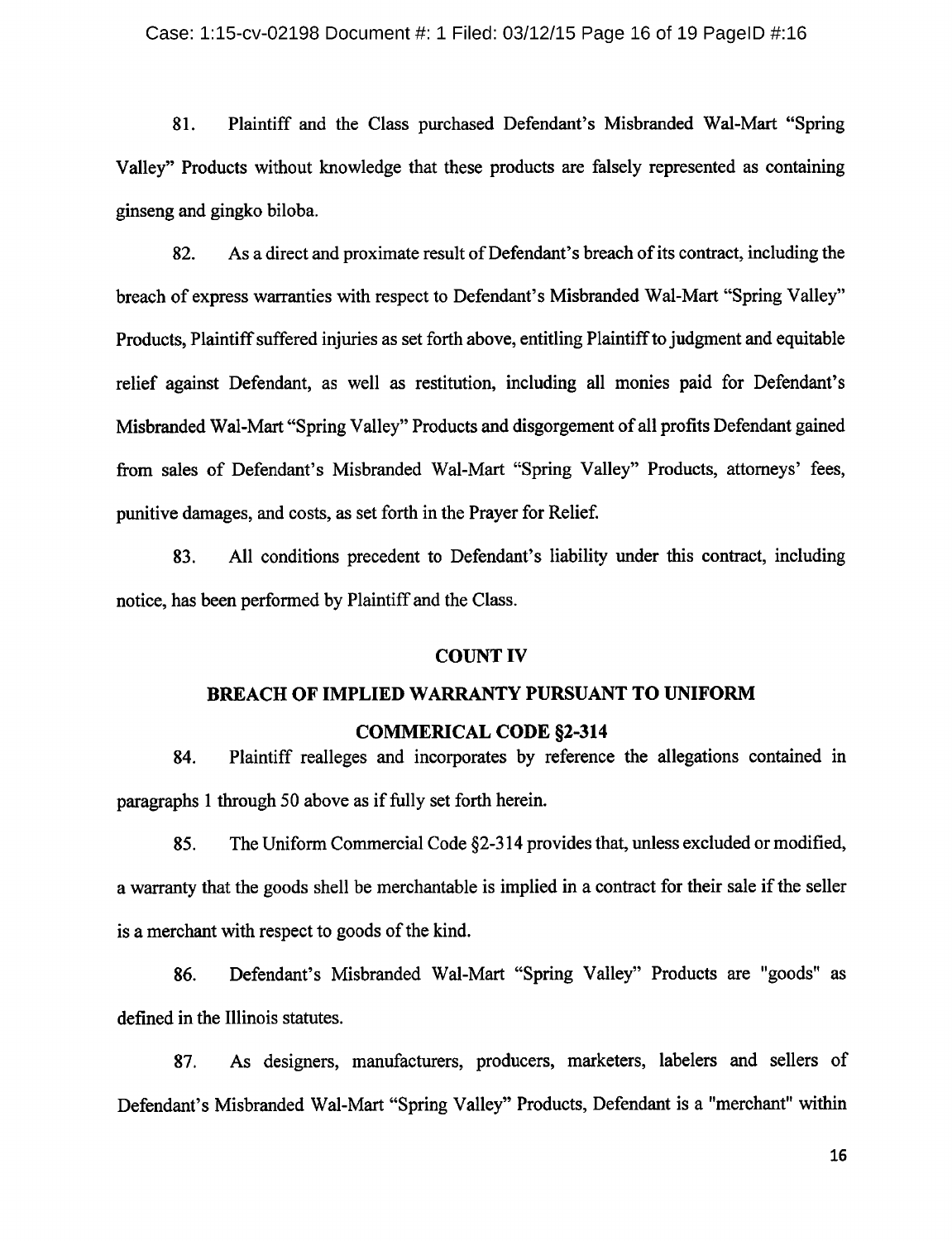#### Case: 1:15-cv-02198 Document #: 1 Filed: 03/12/15 Page 17 of 19 PageID #:17

the meaning of the various states' commercial codes governing the implied warranty of merchantability.

88. By placing Defendant's Misbranded Wal-Mart "Spring Valley" Products in the stream of commerce, Defendant impliedly warranted that Defendant's Misbranded Wal-Mart "Spring Valley" Products are reasonably safe and that all claims on their packaging were true, i.e. that the Misbranded Wal-Mart "Spring Valley" Products actually contained either ginseng or ginkgo biloba as stated on the labels of the Misbranded Wal-Mart "Spring Valley" Products.

89. As a merchant, Defendant knew that purchasers relied upon them to design, manufacture, label, and sell products that were reasonably safe and not deceptively marketed, and in fact members of the public, including Plaintiff, reasonably relied upon the skill and judgment of Defendant and upon said implied warranties in purchasing Defendant's Misbranded Wal-Mart "Spring Valley" Products.

90. Plaintiff and the Class members purchased Defendant's Misbranded Wal-Mart "Spring Valley" Products for their intended purpose. Defendant's Misbranded Wal-Mart "Spring Valley" Products' defects were not open or obvious to consumers, including Plaintiff and the Class, who could not have known about the true nature of the production of Defendant's product.

91. As a direct and proximate result of Defendant's breach of implied warranties,

Plaintiff and Class members have sustained injuries by purchasing Defendant's Misbranded Wal-Mart "Spring Valley" Products, which were not as represented, thus entitling Plaintiffto judgment and equitable relief against Defendant, as well as restitution, including all monies paid for Defendant's Misbranded Wal-Mart "Spring Valley" Products and disgorgement of all profits from Defendant received from sales of Defendant's Misbranded Wal-Mart "Spring Valley" Products, attorneys' fees, punitive damages, and costs, as set forth in the Prayer for Relief.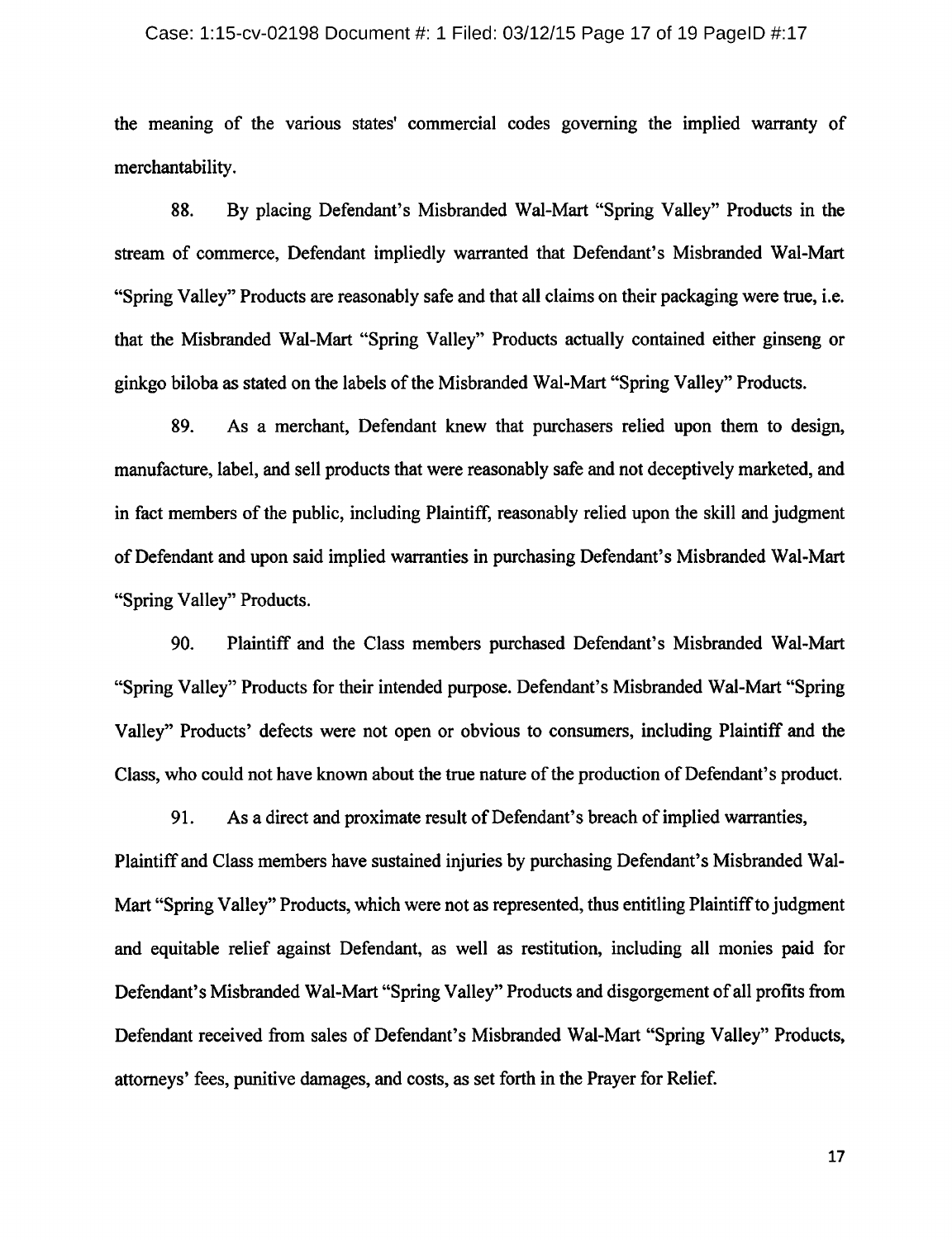## COUNT V

## UNJUST ENRICHMENT

92. Plaintiff realleges and incorporates by reference the allegations contained in paragraphs 1 through 50 above as if fully set forth herein.

93. As <sup>a</sup> result of Defendant's fraudulent and misleading labeling, advertising, marketing, and sales of Defendant's Misbranded Wal-Mart "Spring Valley" Products, Defendant was unjustly enriched at the expense of Plaintiff and the Class.

94. Defendant sold Misbranded Wal-Mart "Spring Valley" Products to Plaintiff and the Class which was a product that was illegally sold, illegally misbranded, and had no economic value.

95. It would be against equity and good conscience to permit Defendant to retain the ill-gotten benefits it received from Plaintiff and the Class in light of the fact that the products were not what Defendant purported them to be.

96. It would be unjust and inequitable for Defendant to retain the benefit without restitution to Plaintiff and the Class of all monies paid to Defendant for the Misbranded Wal-Mart "Spring Valley" Products at issue.

97. As a direct and proximate result of Defendant's actions, Plaintiff and the Class have suffered damages in an amount to be proven at trial.

## JURY DEMAND

Plaintiff and the Class hereby demand a trial by jury of their claims.

## PRAYER FOR RELIEF

WHEREFORE, Plaintiff, individually, and on behalf of all others similarly situated persons, pray for judgment against Defendant as follows:

A. For an order certifying this case as <sup>a</sup> Class Action and appointing Plaintiff and his counsel to represent the Class;